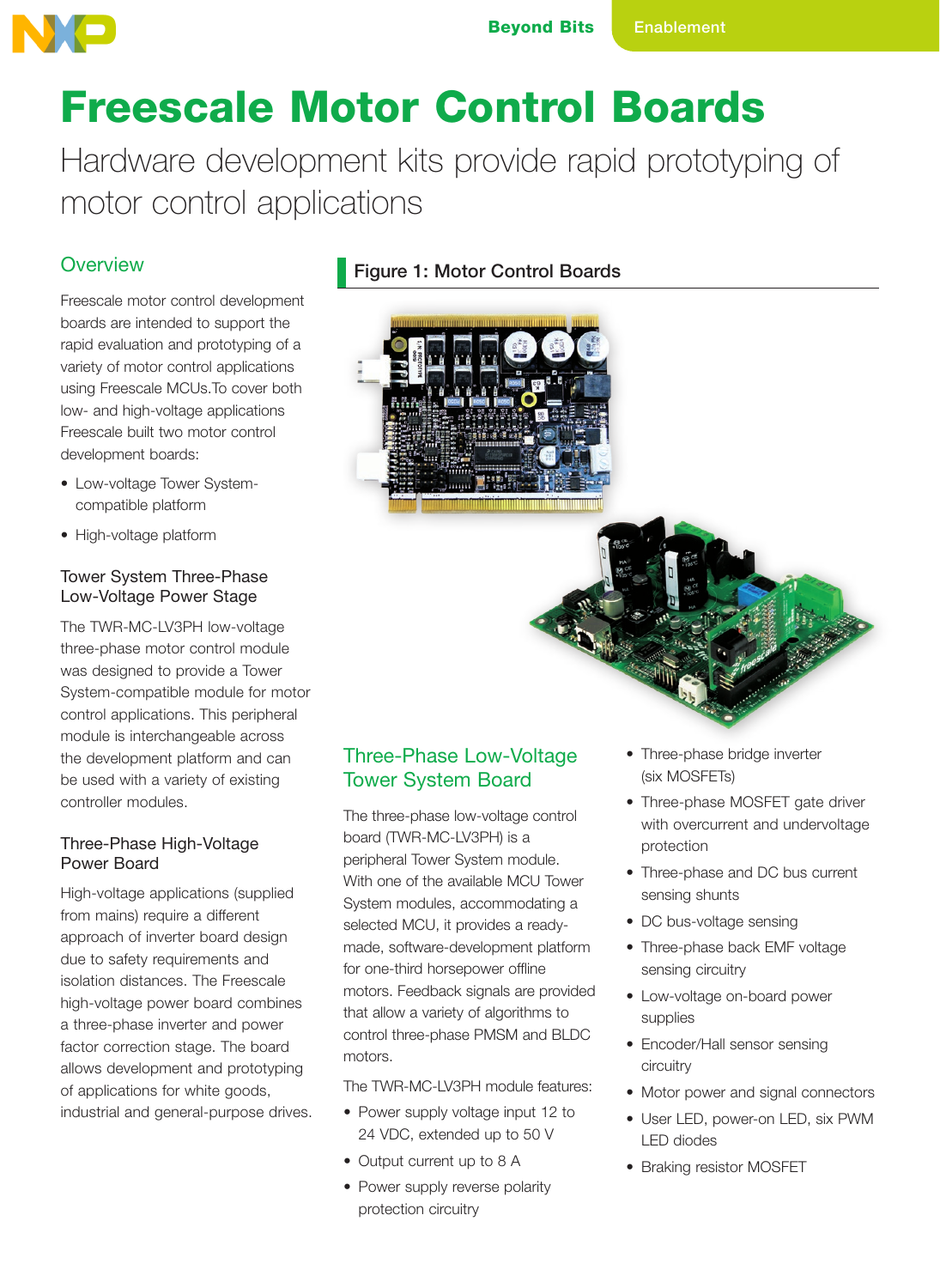Sets of jumpers located on the board enable configuration setting of analog signals. SPI communication channel and MC33937 driver signal selectors are available through zero-ohm resistors.

The MC33937 provides overcurrent and undervoltage functions, in addition to other functions.

A filtered DC bus current signal is fed into the pre-driver current comparator input. If the current exceeds the adjustable reference value, all six transistors are switched off while a fault bit setting in the status register.

The TWR-MC-LV3PH kit contains a three-phase BLDC motor with Hall sensors LINIX 45ZWN24-40 with parameters:

- Rated voltage of 24 VDC
- Rated speed 4000 RPM
- Rated power 40 W
- Continuous current 2.34 A

The board supports Tower System standards and interface pin-out. However, not all Freescale MCUs are dedicated for motor control applications. The list of recommended Tower System MCU modules that are fully compatible from TWR-MC-LV3PH regarding number of PWMs, ADCs and timer channels is as follows:

- 8-bit
	- TWR-S08PT60
- ColdFire TWR-MCF5441X
- DSC
	- TWR-56F8257
	- TWR-56F8400
- ARM core-based Kinetis MCUs
	- TWR-K40X256
	- TWR-K60N512
	- TWR-K70F120M

## Three-Phase High-Voltage Power Board

The three-phase high-voltage power board is a power stage and part of the Freescale embedded motion control series of development platforms. The kit consists of the main board and a selected MCU daughter card. The interface between the card and the main power board provides a 96-pin PCI connector which accommodates all required signals for the three-phase inverter and active power factor correction stage.

The power board is capable to control sensored or sensorless PM synchronous motors, AC induction motors and BLDC motors with the power up to 1 kW. The DC bus voltage is regulated using PFC to the value of 400 VDC which enables generation of three-phase output signals with amplitude up to 230 VAC.

The algorithms for motor control applications required apart from powerful MCUs are also motor analog signals (current, voltage) and a rotor position feedback. The motor position in case of sensorless applications is calculated using a motor model. However, the real position of the rotor is essential at least for initial application tuning. The power board contains interfaces for quadrature decoder, Hall sensors, tacho generator and optional resolver position and speed feedbacks.

The HV power board features:

- Input voltage of 85–250 VAC
- Output current up to 15 A
- Auxiliary power supplies 15 V and 5 V DC from rectified voltage
- Three-phase IGBT power module
- Analog sensing (DCB voltage, DCB current, phase currents, back EMF voltage)
- Motor speed/position sensors interface (encoder, Hall, tacho generator, resolver)
- Hardware overcurrent fault protection
- Active PFC
- Overvoltage comparator with DC-brake resistor interface
- SCI-to-USB optically isolated communication interface

The main component of three-phase inverters is the smart power module (SPM). The high-speed built-in HVIC provides optocoupler-less single supply IGBT gate driving capability that reduces the overall size of the inverter system design. Each phase current of the inverter can be monitored separately due to the divided negative DC terminal.

The platform currently supports key MCUs dedicated for motor control applications:

- MC9S08MP16
- MC56F80xx
- MC56F82xx
- MC56F84xx
- MPC564xL
- K40X256

## Availability

The TWR-MC-LV3PH Tower System modules are currently available at [freescale.com](http://www.freescale.com) for direct ordering or through distributors. The kit contains three-phase BLDC motor, 24 VDC power supply and the Tower System module. The BLDC example applications are available for Kinetis MCU and DSC platforms.

The kit and application software are available at [freescale.com/Tower](http://www.freescale.com/webapp/sps/site/homepage.jsp?code=TOWER_HOME&tid=vantower).

The high-voltage power board will be available for ordering in 2013. Currently, the board redesign is in progress as well as mass production preparations. The MCU daughter cards will be available for both Kinetis MCU and DSC platforms.